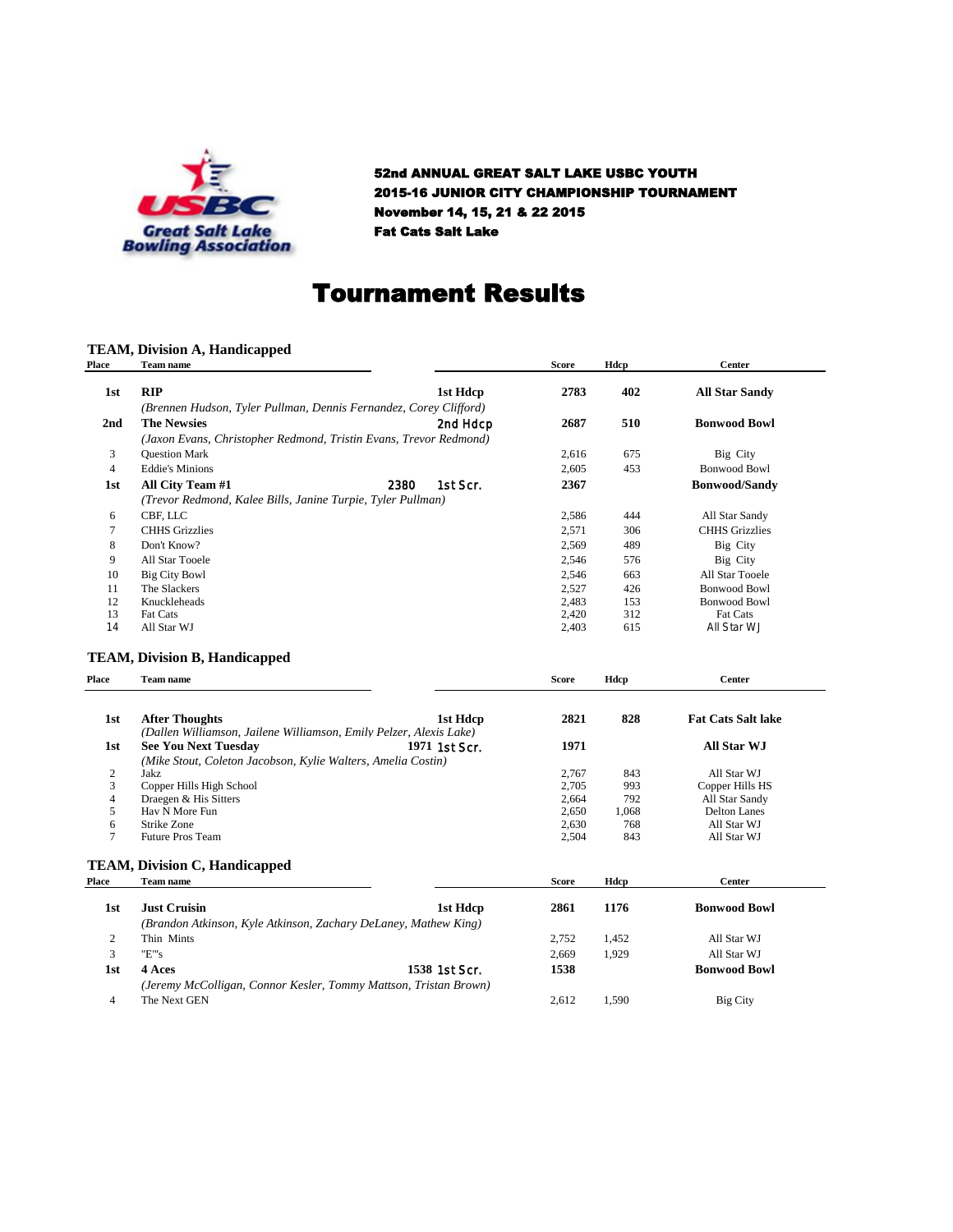### **DOUBLES, Division A, Handicapped**

| Place            | Team name                                |      |           | <b>Score</b> | Hdcp | <b>Center</b>          |
|------------------|------------------------------------------|------|-----------|--------------|------|------------------------|
| 1st              | Kesler, Duncan A / Bernal, Dante L       |      | 1st Hdcp  | 1463         | 141  | <b>Bonwood Bowl</b>    |
| 1st              | Jepsen, David N / Slade, Drew            | 1336 | 1st Scr.  | 1336         |      | <b>Big City Bowl</b>   |
| $\boldsymbol{2}$ | Pullman, Andrew J / Bills, Kalee M       |      | 2nd Hdcp. | 1384         | 261  | <b>Sandy All Star</b>  |
| 3                | Frank, Johnathan O / Keener, Bryce       |      | 3rd Hdcp. | 1375         | 261  | <b>All Star Tooele</b> |
| 4                | Waters, Jack E / Briggs, Camron R        |      | 4th Hdcp. | 1370         | 126  | <b>CHHS Grizzlies</b>  |
| 6                | Jepsen, David N / Garcia, Ryde A         |      |           | 1362         | 315  | All Star Tooele        |
| 7                | Hudson, Lauren / Hudson, Brennen         |      |           | 1,357        | 285  | All Star Sandy         |
| 8                | Lake, Alexis / Bills, Kalee M            |      |           | 1,348        | 243  | All Star Sandy         |
| 9                | Bills, Kalee M / Bernal, Brennon R       |      |           | 1,339        | 162  | <b>Bonwood Bowl</b>    |
| 10               | Vincent, Xandon R / Sullivan, Victoria E |      |           | 1,336        | 297  | All Star WJ            |
| 11               | Pendleton, Nash W / Hall, Nick S         |      |           | 1,329        | 318  | All Star WJ            |
| 12               | Hudson, Lauren / Briggs, Craig R         |      |           | 1,321        | 177  | Fat Cats               |
| 13               | Lake, Alexis / Turpie, Janine N          |      |           | 1,315        | 213  | All Star Sandy/Orchard |
| 14               | Turpie, Janine N / Bills, Kalee M        |      |           | 1,311        | 180  | Youth Travel           |
| 15               | Pelzer, Emily S / Carstensen, Kade       |      |           | 1,290        | 318  | <b>Big City Bowl</b>   |
| 16               | Evans, Jaxon / Redmond, Christopher P    |      |           | 1,289        | 330  | <b>Bonwood Bowl</b>    |
| 17               | Hudson, Brennen / Pullman, Tyler J       |      |           | 1,279        | 141  | All Star Sandy         |
| 18               | Carstensen, Kade Z / Briggs, Craig R     |      |           | 1,273        | 180  | <b>CHHS</b> Grizzlies  |
| 19               | Pasaye, Anthony / Homewood, Rachel K     |      |           | 1,240        | 324  | <b>Delton Lanes</b>    |
| 20               | Fernandez, Dennis, III / Clifford, Corey |      |           | 1,231        | 261  | All Star Sandy         |
| 21               | Evans, Tristin L / Redmond, Trevor C     |      |           | 1,210        | 180  | <b>Bonwood Bowl</b>    |
| 22               | Homewood, Rachel K / Rigby, Hayley D     |      |           | 1,189        | 300  | <b>Delton Lanes</b>    |
| 23               | Jensen, John F / Burgener, Zachary R     |      |           | 1,185        | 267  | All Star WJ            |
| 24               | Groat, Chaz / Rees, William T            |      |           | 1,180        | 243  | All Star WJ            |
| 25               | Turpie, Janine N / Pullman, Tyler J      |      |           | 1,162        | 99   | All Star Sandy         |
| 26               | Briggs, Camron R / Briggs, Craig R       |      |           | 1,158        | 27   | <b>CHHS</b> Grizzlies  |
| 27               | Lewis, Anthony / Redmond, Trevor C       |      |           | 1,137        | 12   | <b>Bonwood Bowl</b>    |

### **DOUBLES, Division B, Handicapped**

| Place | Team name                                    |      |          | <b>Score</b> | Hdcp | Center                 |
|-------|----------------------------------------------|------|----------|--------------|------|------------------------|
| 1st   | Nichols, Tyler / Ward, Daisha                |      | 1st Hdcp | 1423         | 525  | <b>Copper Hills HS</b> |
| 1st   | Acurero, George / Hudson, Brennen            | 1054 | 1st Scr. | 1054         |      | <b>All Star Sandy</b>  |
| 2nd   | Rees, Nicolas C / Rees, Elizabeth            |      | 2nd Hdcp | 1389         | 525  | <b>All Star WJ</b>     |
| 3rd   | Bills, Kalee M / Bengtzen, Jordan            |      | 3rd Hdcp | 1,388        | 339  | All Star Sandy         |
| 5     | Williamson, Dallen D / Williamson, Jailene R |      |          | 1,373        | 513  | Fat Cats Salt Lake     |
| 6     | Stout, Mike W / Jacobson, Coleton J          |      |          | 1,361        | 351  | All Star WJ            |
| 7     | Atkinson, Brandon R / Atkinson, Kyle T       |      |          | 1,341        | 480  | Bonwood Bowl           |
| 8     | Pendleton, Cole L / Kurtz, Sam               |      |          | 1,340        | 468  | Copper Hills HS        |
| 9     | Jacobson, Justin W / Pasaye, Anthony         |      |          | 1,330        | 426  | <b>Big City Bowl</b>   |
| 10    | Marshall, Kaylee P / Stapert, Kelsey A       |      |          | 1,321        | 453  | All star WJ            |
| 11    | Costin, Amelia B / Walters, Kylie R          |      |          | 1,301        | 381  | All Star WJ            |
| 12    | Brown, Tristan / Mattson, Tommy              |      |          | 1,284        | 543  | <b>Bonwood Bowl</b>    |
| 13    | Beard, Brayden / Jacobson, Justin W          |      |          | 1,265        | 399  | <b>Big City Bowl</b>   |
| 14    | Pelzer, Emily S / Jacobson, Jorrey C         |      |          | 1,260        | 471  | <b>Bit City Bowl</b>   |
| 15    | Beard, Brayden / Lund, Teyona                |      |          | 1,246        | 342  | <b>Big City Bowl</b>   |
| 16    | Lords, Afton / Stapert, William J            |      |          | 1,209        | 390  | All Star WJ            |
|       | <b>DOUBLES, Division C, Handicapped</b>      |      |          |              |      |                        |
| Place | <b>Team name</b>                             |      |          | <b>Score</b> | Hdcp | Center                 |
| 1st   | DeLaney, Zachary / King, Mathew B            |      | 1st Hdcp | 1,469        | 696  | <b>Bonwood Bowl</b>    |
| 2nd   | Fazio-Munden, Kalea M / Lund, Shelby L       |      | 2nd Hdcp | 1,441        | 744  | <b>Delton Lanes</b>    |
| 3     | Oligario, Mackenzie / Black, Eva             |      |          | 1,397        | 726  | All Star WJ            |
| 1st   | Jensen, Kathleen V / Burgener, Aubrey P      | 786  | 1st Scr. | 786          |      | <b>All Star WJ</b>     |
| 5     | Jacobson, Jorrey C / Taylor, Brayton A       |      |          | 1,336        | 672  | All Star WJ            |
| 6     | Black, Erin / Black, Emma                    |      |          | 1,323        | 993  | All Star WJ            |
| 7     | Shewmake, Maddysen / Harrison, Brilynn R     |      |          | 1,317        | 726  | All Star WJ            |
| 8     | Hatcher, Afton R / Robles, Jasmin S          |      |          | 1,299        | 669  | <b>Bonwood Bowl</b>    |
| 9     | McColligan, Jeremy / Kesler, Connor B        |      |          | 1,291        | 573  | <b>Bonwood Bowl</b>    |
| 10    | Kunkel, Draegen / Hudson, Lauren             |      |          | 1,269        | 612  | All Star Sandy         |
| 11    | Hadlock, Adam / Mitchell, Ashton             |      |          | 1,268        | 579  | <b>Bountiful Bowl</b>  |
| 12    | Hatcher, Afton R / Ashworth, Safyia          |      |          | 1,257        | 615  | <b>Bonwood Bowl</b>    |
|       |                                              |      |          |              |      |                        |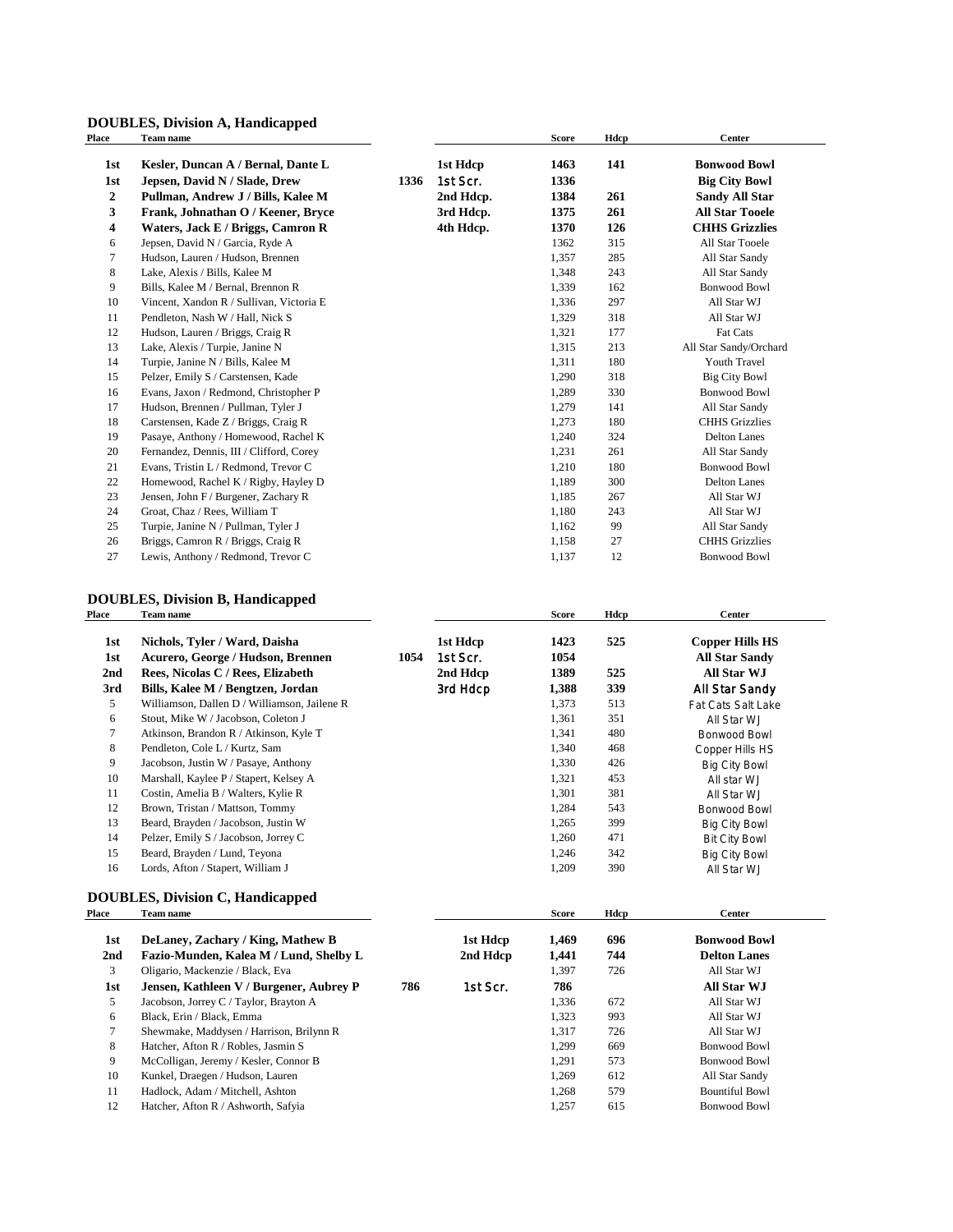### **SINGLES, Division A Boys 175 & Up, Handicapped**

| Place           | Team name                                     |     |          | <b>Score</b> | Hdcp | <b>Center</b>         |  |
|-----------------|-----------------------------------------------|-----|----------|--------------|------|-----------------------|--|
| 1st             | Redmond, Christopher P                        |     | 1st Hdcp | 748          | 78   | <b>Bonwood Bowl</b>   |  |
| 2 <sub>nd</sub> | Hall, Nick S                                  |     | 2nd Hdcp | 737          | 96   | All Star WJ           |  |
| 3               | Bernal, Brennon R                             |     |          | 699          | 57   | bonwood Bowl          |  |
| 1st             | <b>Slade, Drew</b>                            | 685 | 1st Scr  | 688          | 3    | <b>Big City</b>       |  |
| 5               | Bernal, Dante L                               |     |          | 683          | 90   | bonwood bowl          |  |
| 6               | Pullman, Tyler J                              |     |          | 664          | 24   | All Star Sandy        |  |
| 7               | Kesler, Duncan A                              |     |          | 652          | 51   | <b>Bonwood Bowl</b>   |  |
| 8               | Briggs, Craig R                               |     |          | 642          | 9    | Fat Cats              |  |
| 9               | Rees, William T                               |     |          | 631          | 69   | All Star WJ           |  |
| 10              | Jepsen, David N                               |     |          | 599          | 75   | <b>Big City</b>       |  |
| 11              | Lewis, Anthony                                |     |          | 587          | 3    | <b>Bonwood Bowl</b>   |  |
| 12              | Vincent, Xandon R                             |     |          | 568          | 72   | All Star WJ           |  |
| 13              | Redmond, Trevor C                             |     |          | 554          | 9    | <b>Bonwood Bowl</b>   |  |
| 14              | Briggs, Camron R                              |     |          | 523          | 18   | Fat Cats              |  |
|                 | SINGLES, Division B Boys 155-174, Handicapped |     |          |              |      |                       |  |
| Place           | Team name                                     |     |          | <b>Score</b> | Hdcp | Center                |  |
| 1st             | Fernandez, Dennis, III                        |     | 1st Hdcp | 736          | 126  | <b>All Star Sandy</b> |  |
| 2 <sub>nd</sub> | Pullman, Andrew J                             |     | 2nd Hdcp | 719          | 156  | <b>All Star Sandy</b> |  |
| 3               | Nichols, Tyler                                |     |          | 705          | 159  | Copper Hills HS       |  |
| 1st             | Jensen, John F                                | 590 | 1st Scr  | 698          | 108  | All Star WJ           |  |
| 5               | Burgener, Zachary R                           |     |          | 678          | 159  | All Star WJ'          |  |

France 6 Hudson, Brennen and Star Sandy 1. 117 and Star Sandy 1. 117 and Star Sandy 1. 114 all Star Tooele 7 Keener, Bryce 653 114 All Star Tooele 7 Frank, Johnathan O 653 147 All Star Tooele 9 Beard, Brayden 651 165 Big City<br>
10 Pendleton, Cole L<br>
120 Copper Hills HS Pendleton, Cole L<br>
11 120 Copper Hills HS<br>
11 120 Copper Hills HS<br>
11 130 Copper Hills HS<br>
11 130 Copper Hills HS

12 Waters, Jack E 632 108 CHHS Grizzlies 13 Jacobson, Coleton J 620 114 All Star WJ 14 Stapert, William J 561 111 All Star WJ

11 Clifford, Corey 633 135<br>12 Waters, Jack E 632 108

| Place           | Team name            |     |          | <b>Score</b> | Hdcp | Center                |  |
|-----------------|----------------------|-----|----------|--------------|------|-----------------------|--|
| 1st             | Jacobson, Justin W   |     | 1st Hdcp | 775          | 234  | <b>Big City Bowl</b>  |  |
| 2 <sub>nd</sub> | <b>Stout, Mike W</b> |     | 2nd Hdcp | 743          | 237  | All Star WJ           |  |
| 3               | Williamson, Dallen D |     |          | 719          | 228  | <b>Fat Cats</b>       |  |
| $\overline{4}$  | Bengtzen, Jordan     |     |          | 711          | 234  | All Star Sandy        |  |
| 5               | Hadlock, Adam        |     |          | 702          | 252  | <b>Bountiful Bowl</b> |  |
| 6               | Acurero, George      |     |          | 699          | 228  | All Star Sandy        |  |
| 1st             | Carstensen, Kade Z   | 521 | 1st Scr  | 692          | 171  | <b>CHHS Grizzlies</b> |  |
| 8               | Garcia, Ryde A       |     |          | 682          | 240  | All Star Tooele       |  |
| 9               | Kesler, Connor B     |     |          | 666          | 255  | Bonwood bowl          |  |
| 10              | Pendleton, Nash W    |     |          | 664          | 222  | All Star WJ           |  |
| 11              | Atkinson, Kyle T     |     |          | 651          | 177  | <b>Bonwood Bowl</b>   |  |
| 12              | Mattson, Tommy       |     |          | 637          | 195  | Bonwood Bowl          |  |
| 13              | Evans, Jaxon         |     |          | 632          | 252  | <b>Bonwood Bowl</b>   |  |
| 14              | Pasaye, Anthony      |     |          | 625          | 192  | <b>Delton Lanes</b>   |  |
| 15              | Groat, Chaz          |     |          | 623          | 174  | All Star WJ           |  |
|                 |                      |     |          |              |      |                       |  |

### **SINGLES, Division D Boys 120 & Under, Handicapped**

| Place           | Team name                  |     |          | <b>Score</b> | Hdcp | <b>Center</b>         |  |
|-----------------|----------------------------|-----|----------|--------------|------|-----------------------|--|
| 1st             | King, Mathew B             |     | 1st Hdcp | 758          | 369  | <b>Bonwood Bowl</b>   |  |
| 1st             | <b>Atkinson, Brandon R</b> | 449 | 1st Scr  | 752          | 303  | <b>Bonwood Bowl</b>   |  |
| 2 <sub>nd</sub> | Kurtz, Sam                 |     | 2nd Hdcp | 730          | 348  | Copper Hills HS       |  |
| 4               | DeLaney, Zachary           |     |          | 672          | 327  | <b>Bonwood Bowl</b>   |  |
| 5               | McColligan, Jeremy         |     |          | 665          | 318  | <b>Bonwood Bowl</b>   |  |
| 6               | Rees, Nicolas C            |     |          | 645          | 312  | All Star WJ           |  |
| $\overline{7}$  | Brown, Tristan             |     |          | 640          | 348  | <b>Bonwood Bowl</b>   |  |
| 8               | Kunkel, Draegen            |     |          | 617          | 444  | All Star Sandy        |  |
| 9               | Mitchell, Ashton           |     |          | 598          | 327  | <b>Bountiful Bowl</b> |  |
| 10              | Jacobson, Jorrey C         |     |          | 593          | 324  | <b>Big City Bowl</b>  |  |
|                 |                            |     |          |              |      |                       |  |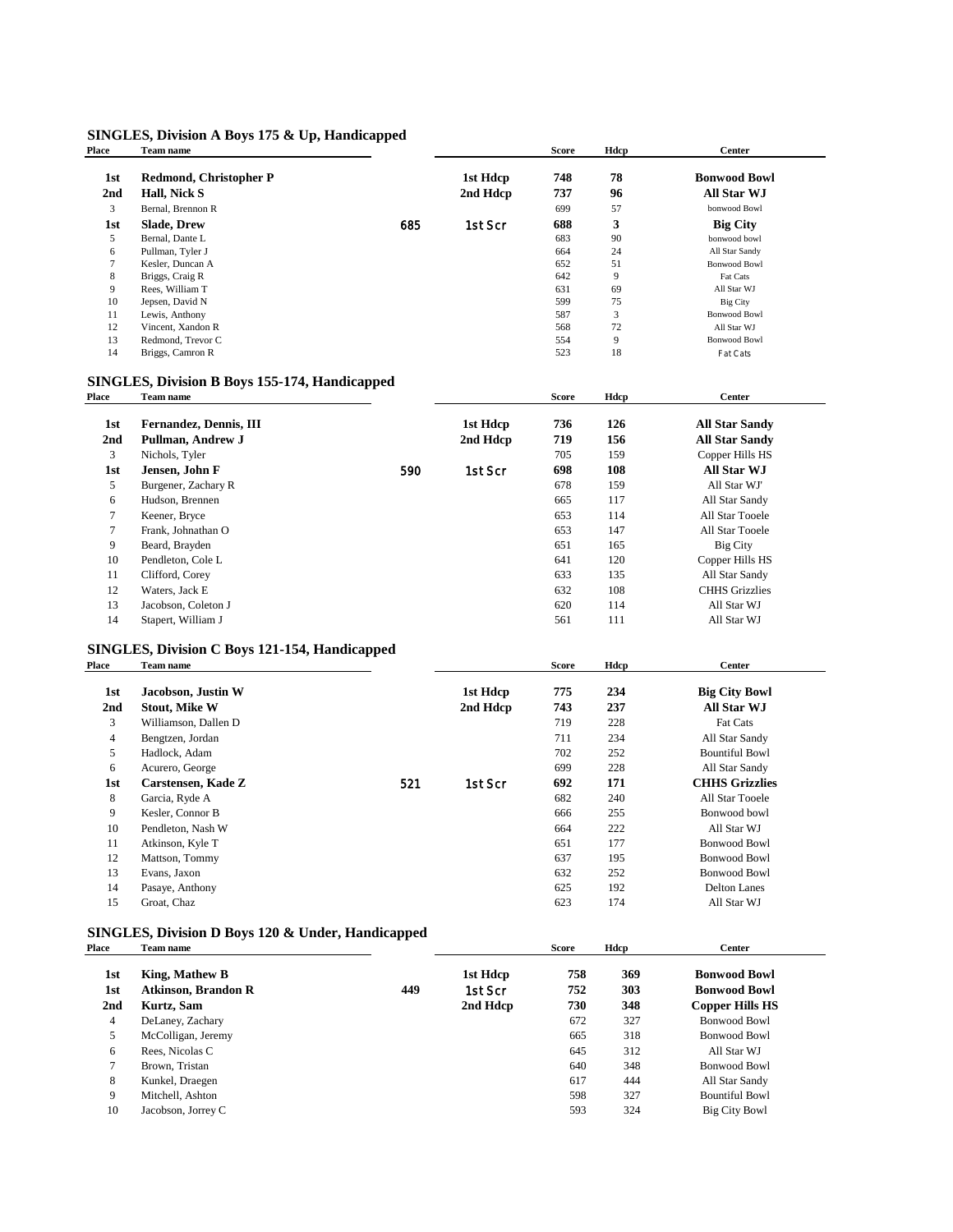### **SINGLES, Division A Girls 145 & Up, Handicapped**

| Place          | Team name                                             |     |          | <b>Score</b> | Hdcp | <b>Center</b>          |
|----------------|-------------------------------------------------------|-----|----------|--------------|------|------------------------|
| 1st            | <b>Costin, Amelia B</b>                               |     | 1st Hdcp | 714          | 177  | All Star WJ            |
| 1st            | Turpie, Janine N                                      | 635 | 1st Scr  | 710          | 75   | <b>All Star Sandy</b>  |
| 2nd            | Evans, Tristin L                                      |     | 2nd Hdcp | 694          | 171  | <b>Bonwood Bowl</b>    |
| $\overline{4}$ | Homewood, Rachel K                                    |     |          | 683          | 132  | <b>Delton Lanes</b>    |
| 5              | Lake, Alexis                                          |     |          | 676          | 138  | All Star Sandy         |
| 6              | Bills, Kalee M                                        |     |          | 647          | 105  | All Star Sandy         |
| 7              | Hudson, Lauren                                        |     |          | 632          | 168  | All Stary Sandy        |
| 8              | Lund, Teyona                                          |     |          | 619          | 177  | <b>Big City</b>        |
| 9              | Pelzer, Emily S                                       |     |          | 615          | 147  | <b>Big City</b>        |
| 10             | Rigby, Hayley D                                       |     |          | 561          | 168  | <b>Delton Lanes</b>    |
|                | <b>SINGLES, Division B Girls 115-144, Handicapped</b> |     |          |              |      |                        |
| <b>Place</b>   | Team name                                             |     |          | <b>Score</b> | Hdcp | <b>Center</b>          |
| 1st            | Jensen, Kathleen V                                    |     | 1st Hdcp | 718          | 246  | <b>All Star WJ</b>     |
| $\overline{c}$ | Stapert, Kelsey A                                     |     |          | 703          | 246  | All Star WJ            |
| 3              | Lords, Afton                                          |     |          | 680          | 279  | All Star WJ            |
| 1st            | <b>Marshall, Kaylee P</b>                             | 461 | 1st Scr  | 668          | 207  | All Star WJ            |
| 5              | Sullivan, Victoria E                                  |     |          | 642          | 225  | All Star WJ            |
| 6              | Rees, Elizabeth                                       |     |          | 638          | 213  | All Star WJ            |
| 7              | Walters, Kylie R                                      |     |          | 591          | 204  | All Star WJ            |
|                | SINGLES, Division C Girls 114 & Under, Handicapped    |     |          |              |      |                        |
| Place          | Team name                                             |     |          | <b>Score</b> | Hdcp | <b>Center</b>          |
| 1st            | Fazio-Munden, Kalea M                                 |     | 1st Hdcp | 776          | 387  | <b>Delton Lanes</b>    |
| 1st            | Williamson, Jailene R                                 | 447 | 1st Scr  | 762          | 315  | <b>Fat Cats</b>        |
| 2nd            | Ward, Daisha                                          |     | 2nd Hdcp | 714          | 366  | <b>Copper Hills HS</b> |
| 3rd            | <b>Black</b> , Emma                                   |     | 3rd Hdcp | 709          | 429  | <b>All Star WJ</b>     |
| 5              | Lund, Shelby L                                        |     |          | 689          | 357  | <b>Delton Lanes</b>    |
| 6              | Robles, Jasmin S                                      |     |          | 685          | 351  | <b>Bonwood Bowl</b>    |
| 7              | Burgener, Aubrey P                                    |     |          | 679          | 330  | All Star WJ            |
| 8              | Black, Erin                                           |     |          | 678          | 564  | All Star WJ            |
| 9              | Oligario, Mackenzie                                   |     |          | 667          | 384  | All Star WJ            |
| 10             | Ashworth, Safyia                                      |     |          | 663          | 297  | <b>Bonwood Bowl</b>    |
| 11             | Shewmake, Maddysen                                    |     |          | 659          | 312  | All Star WJ            |
| 12             | Black, Eva                                            |     |          | 645          | 342  | All Star WJ            |
| 13             | Harrison, Brilynn R                                   |     |          | 607          | 414  | All Star WJ            |
| 14             | Hatcher, Afton R                                      |     |          | 593          | 318  | <b>Bonwood Bowl</b>    |
| 15             | Wesselmann, London                                    |     |          | 471          | 417  | <b>Bonwood Bowl</b>    |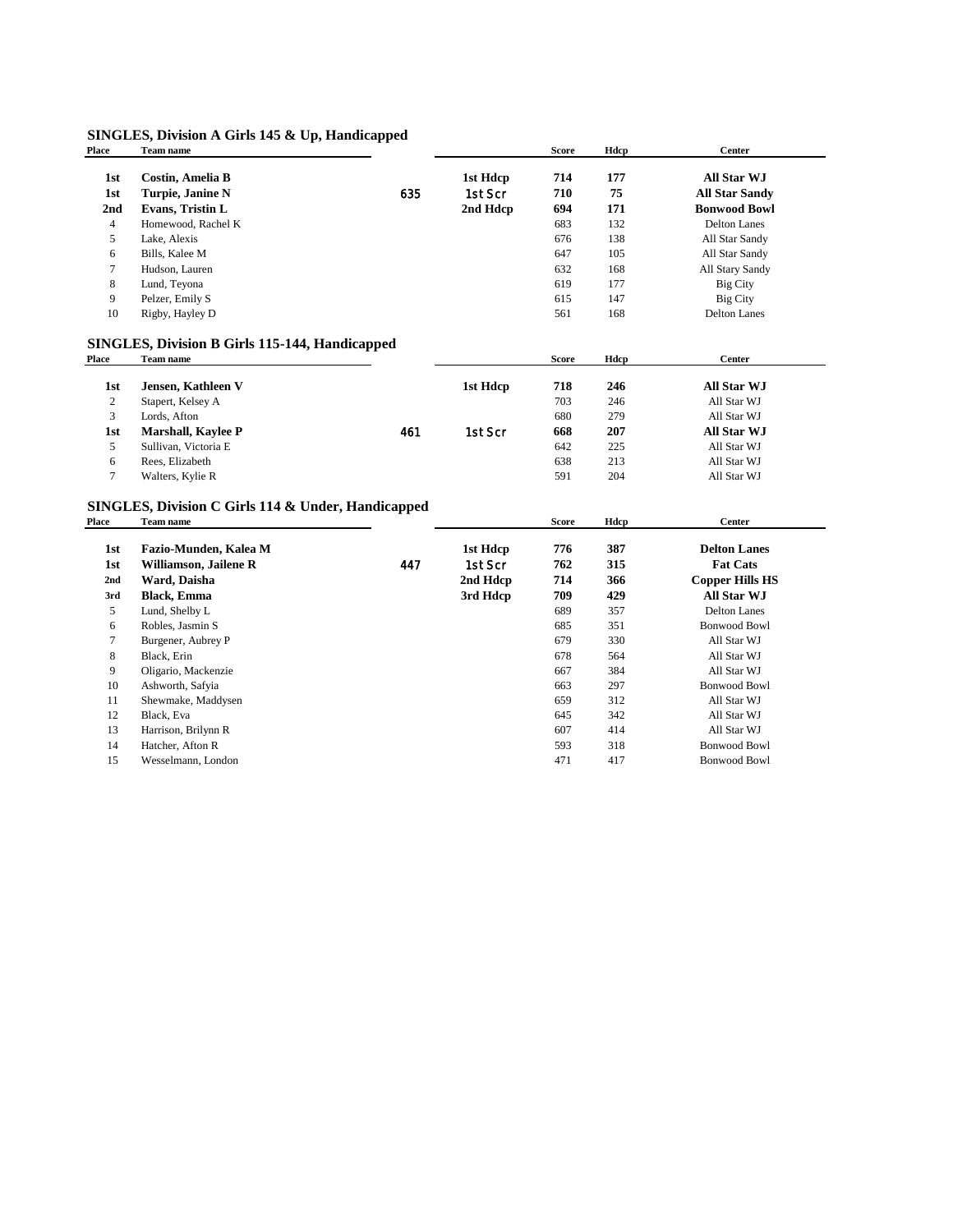### **ALL EVENTS BOYS, Division A, Handicapped**<br>Place Team name

| Place           | Team name              |          | <b>Score</b> | Hdcp | <b>Center</b>       |  |
|-----------------|------------------------|----------|--------------|------|---------------------|--|
| 1st             | Redmond, Christopher P | 1st Hdcp | 2,159        | 234  | <b>Bonwood Bowl</b> |  |
| 2 <sub>nd</sub> | <b>Bernal, Dante L</b> | 2nd Hdcp | 2,073        | 270  | <b>Bonwood Bowl</b> |  |
| 3               | Hall, Nick S           |          | 1,980        | 288  |                     |  |
| 4               | Bernal, Brennon R      |          | 1,956        | 171  |                     |  |
| 5               | Slade, Drew            |          | 1,955        | 6    |                     |  |
| 6               | Kesler, Duncan A       |          | 1,911        | 102  |                     |  |
| 7               | Briggs, Craig R        |          | 1,901        | 27   |                     |  |
| 8               | Pullman, Tyler J       |          | 1,879        | 72   |                     |  |
| 9               | Rees, William T        |          | 1,878        | 207  |                     |  |
| 10              | Jepsen, David N        |          | 1,838        | 150  |                     |  |
| 11              | Redmond, Trevor C      |          | 1,788        | 27   |                     |  |
| 12              | Lewis, Anthony         |          | 1,743        | 9    |                     |  |
| 13              | Briggs, Camron R       |          | 1,726        | 54   |                     |  |
| 14              | Vincent, Xandon R      |          |              |      |                     |  |

## **ALL EVENTS BOYS, Division B, Handicapped**<br>Place Team name

| Team name              |          | <b>Score</b> | Hdcp | <b>Center</b>          |  |
|------------------------|----------|--------------|------|------------------------|--|
| Frank, Johnathan O     | 1st Hdcp | 2,083        | 441  | <b>All Star Tooele</b> |  |
| Nichols, Tyler         | 2nd Hdcp | 2,074        | 477  | <b>Copper Hills HS</b> |  |
| Burgener, Zachary R    |          | 2,030        | 477  | All Star WJ            |  |
| Pullman, Andrew J      |          | 1,999        | 468  | Al Star Sandy          |  |
| Fernandez, Dennis, III |          | 1,973        | 378  | All Star Sandy         |  |
| Hudson, Brennen        |          | 1,931        | 351  | All Star Sandy         |  |
| Jensen, John F         |          | 1,920        | 324  | All Star WJ            |  |
| Jacobson, Coleton J    |          | 1,880        | 342  | All Star WJ            |  |
| Keener, Bryce          |          | 1,866        | 342  | All Star Tooele        |  |
| Waters, Jack E         |          | 1,861        | 324  | <b>CHHS</b> Grizzlies  |  |
| Clifford, Corey        |          | 1,848        | 405  | All Star Sandy         |  |
| Pendleton, Cole L      |          | 1,838        | 360  | Copper Hills HS        |  |
| Stapert, William J     |          | 1,761        | 333  | All Star WJ            |  |
| Beard, Brayden         |          | 1,173        | 330  | <b>Big City</b>        |  |
|                        |          |              |      |                        |  |

### **ALL EVENTS BOYS, Division C, Handicapped**

| Place          | Team name            |           | Score | Hdcp | <b>Center</b>         |  |
|----------------|----------------------|-----------|-------|------|-----------------------|--|
| 1st            | Williamson, Dallen D | 1st Hdcp. | 2,206 | 624  | <b>Fat Cats</b>       |  |
| 2nd            | Carstensen, Kade Z   | 2nd Hdcp  | 2,159 | 513  | <b>CHHS Grizzlies</b> |  |
| 3              | Bengtzen, Jordan     |           | 2,148 | 702  | All Star Sandy        |  |
| 4              | Stout, Mike W        |           | 2,132 | 711  | All Star WJ           |  |
| 5              | Kesler, Connor B     |           | 2,084 | 765  | <b>Bonwood Bowl</b>   |  |
| 6              | Acurero, George      |           | 2,081 | 684  | All Star Sandy        |  |
| $\overline{7}$ | Jacobson, Justin W   |           | 2,080 | 702  | <b>Big City Bowl</b>  |  |
| 8              | Atkinson, Kyle T     |           | 2,010 | 654  | <b>Bonwood Bowl</b>   |  |
| 9              | Garcia, Ryde A       |           | 2,008 | 720  | All Star Tooele       |  |
| 10             | Pendleton, Nash W    |           | 1,975 | 666  | All Star WJ           |  |
| 11             | Pasaye, Anthony      |           | 1,966 | 576  | Delton Lanes          |  |
| 12             | Evans, Jaxon         |           | 1,958 | 756  | <b>Bonwood Bowl</b>   |  |
| 13             | Mattson, Tommy       |           | 1,894 | 585  | bonwood Bowl          |  |
| 14             | Groat, Chaz          |           | 1,873 | 522  | All Star WJ           |  |
|                |                      |           |       |      |                       |  |

# **ALL EVENTS BOYS, Division D, Handicapped**<br>Place Team name

| Place | Team name             |           | <b>Score</b> | Hdcp  | <b>Center</b>       |  |
|-------|-----------------------|-----------|--------------|-------|---------------------|--|
| 1st   | <b>King, Mathew B</b> | 1st Hdcp. | 2,265        | 1,107 | <b>Bonwood Bowl</b> |  |
| 2     | Kurtz, Sam            |           | 2,177        | 1,044 | Copper Hills HS     |  |
| 3     | Atkinson, Brandon R   |           | 2,123        | 909   | <b>Bonwood Bowl</b> |  |
| 4     | DeLaney, Zachary      |           | 2.106        | 981   | <b>Bonwood Bowl</b> |  |
| 5     | Rees, Nicolas C       |           | 2,065        | 936   | All Star WJ         |  |
| 6     | Brown, Tristan        |           | 1,940        | 1.044 | <b>Bonwood Bowl</b> |  |
| 7     | McColligan, Jeremy    |           | 1,919        | 954   | <b>Bonwood Bowl</b> |  |
| 8     | Kunkel, Draegen       |           | 1,858        | 1,332 | All Star Sandy      |  |
| 9     | Jacobson, Jorrey C    |           | 947          | 324   | Big City            |  |
|       |                       |           |              |       |                     |  |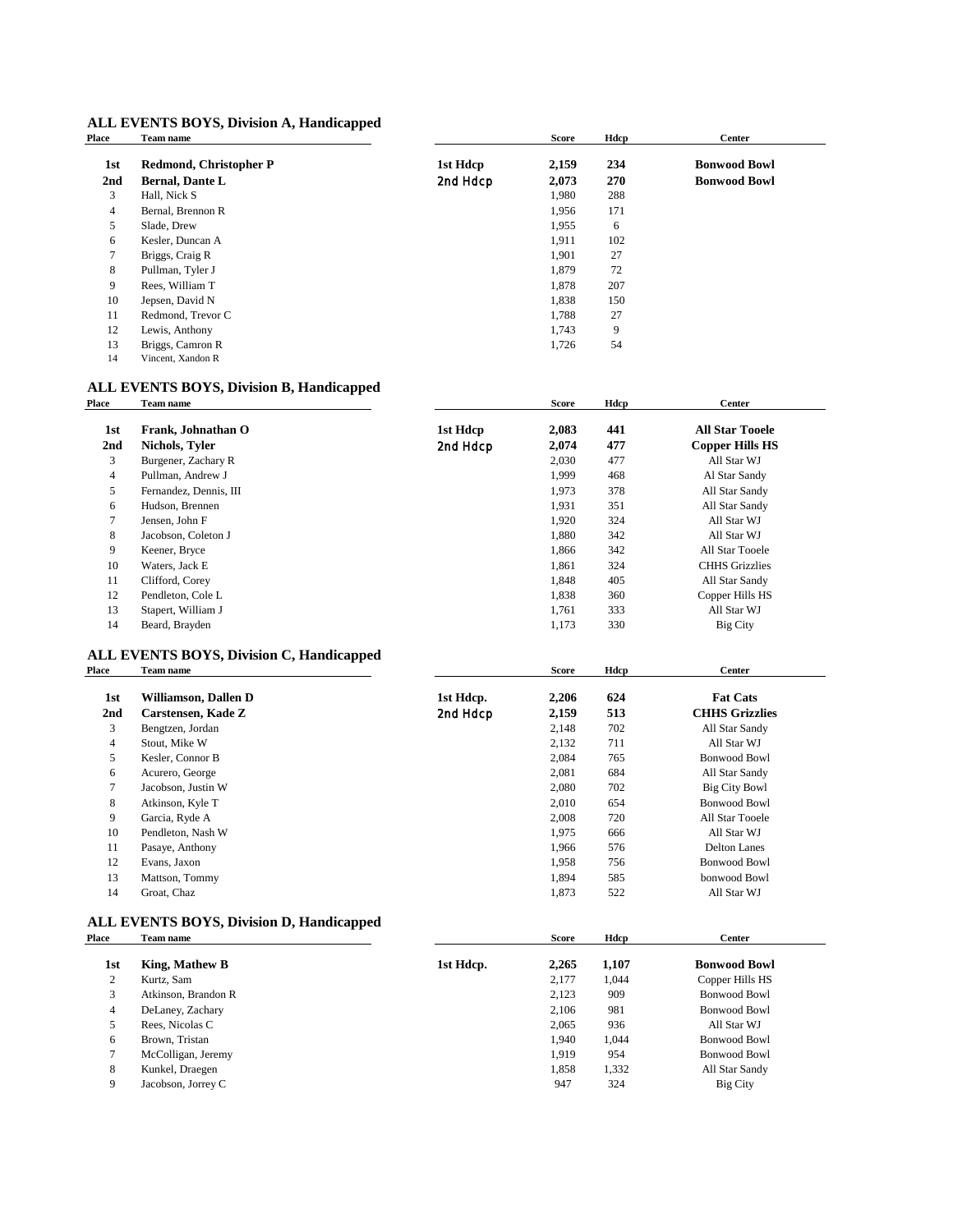### **ALL EVENTS GIRLS, Division A, Handicapped**

| <b>Place</b>     | Team name                                        |          | <b>Score</b> | Hdcp  | <b>Center</b>          |
|------------------|--------------------------------------------------|----------|--------------|-------|------------------------|
| 1st              | <b>Costin, Amelia B</b>                          | 1st Hdcp | 2,147        | 531   | <b>All Star WJ</b>     |
| 2nd              | Evans, Tristin L                                 | 2nd Hdcp | 2,035        | 513   | <b>Bonwood Bowl</b>    |
| 3                | Lake, Alexis                                     |          | 2,010        | 414   | All Star Sandu         |
| 4                | Turpie, Janine N                                 |          | 1,997        | 225   | All Star Sandy         |
| 5                | Bills, Kalee M                                   |          | 1,975        | 315   | All Star Sandy         |
| 6                | Hudson, Lauren                                   |          | 1,885        | 504   | All Star Sandy         |
| 7                | Homewood, Rachel K                               |          | 1,869        | 396   | <b>Delton Lanes</b>    |
| 8                | Pelzer, Emily S                                  |          | 1,724        | 294   | <b>Big City</b>        |
| 9                | Lund, Teyona                                     |          | 1,277        | 354   | <b>Big City</b>        |
|                  | <b>ALL EVENTS GIRLS, Division B, Handicapped</b> |          |              |       |                        |
| Place            | Team name                                        |          | <b>Score</b> | Hdcp  | <b>Center</b>          |
| 1st              | Jensen, Kathleen V                               | 1st Hdcp | 2,058        | 738   | <b>All Star WJ</b>     |
| $\boldsymbol{2}$ | Sullivan, Victoria E                             |          | 2,027        | 675   | All Star WJ            |
| 3                | Marshall, Kaylee P                               |          | 2,003        | 621   | All Star WJ            |
| 4                | Stapert, Kelsey A                                |          | 1,942        | 738   | All Star WJ            |
| 5                | Lords, Afton                                     |          | 1,940        | 837   | All Star WJ            |
| 6                | Rees, Elizabeth                                  |          | 1,920        | 639   | All Star WJ            |
| $\overline{7}$   | Walters, Kylie R                                 |          | 1,874        | 612   | All Star WJ            |
|                  | <b>ALL EVENTS GIRLS, Division C, Handicapped</b> |          |              |       |                        |
| <b>Place</b>     | Team name                                        |          | <b>Score</b> | Hdcp  | <b>Center</b>          |
| 1st              | Ward, Daisha                                     | 1st Hdcp | 2169         | 1098  | <b>Copper Hiils HS</b> |
| 2nd              | Fazio-Munden, Kalea                              | 2nd Hdcp | 2,152        | 1,161 | <b>Delton Lanes</b>    |
| 3                | Williamson, Jailene                              |          | 2,128        | 945   | Fat Cats               |
| 4                | Lund, Shelby L                                   |          | 2,117        | 1,071 | <b>Delton Lanes</b>    |
| 5                | Burgener, Aubrey                                 |          | 2,079        | 990   | All Star WJ            |
| 6                | Black, Eva                                       |          | 2,055        | 1,026 | All Star WJ            |
| 7                | Black, Erin                                      |          | 2,054        | 1,692 | All Star WJ            |
| 8                | Black, Emma                                      |          | 2,039        | 1,287 | All Star WJ            |
| 8                | Shewmake, Maddysen                               |          | 2,024        | 936   | All Star WJ            |
| 10               | Oligario, Mackenzie                              |          | 2,003        | 1,152 | All Star WJ            |
| 11               | Harrison, Brilynn R                              |          | 1,962        | 1,242 | All Star WJ            |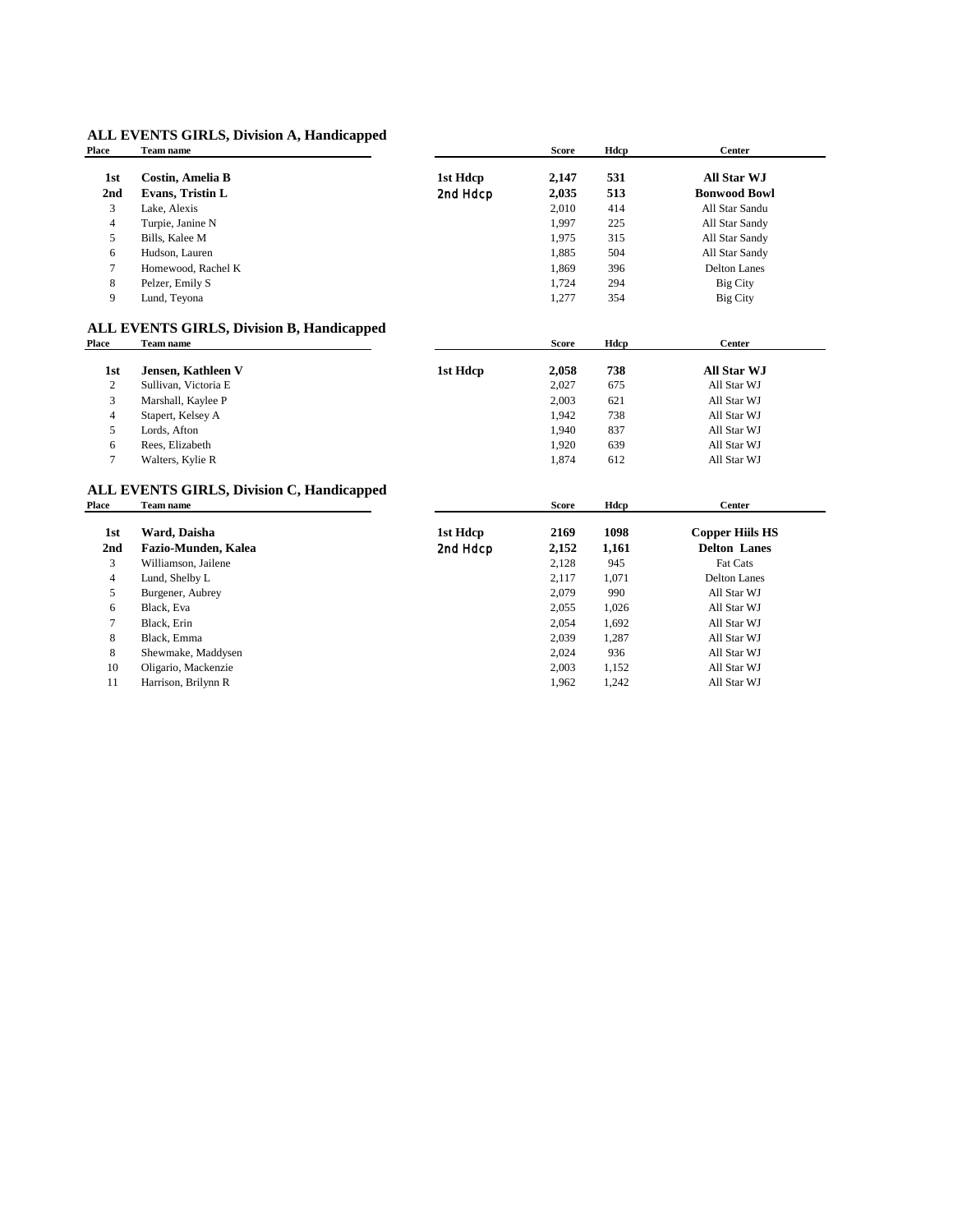### **ALL EVENTS BOYS, Division A, Scratch**

| 1,949<br>1st Scratch<br><b>Slade, Drew</b><br>Big City<br>1st<br>2nd<br>Redmond, Christopher P<br>2nd Scratch<br>1,925<br>Bonwood Bowl<br>3<br>Briggs, Craig R<br>1,874 |  |
|-------------------------------------------------------------------------------------------------------------------------------------------------------------------------|--|
|                                                                                                                                                                         |  |
|                                                                                                                                                                         |  |
|                                                                                                                                                                         |  |
| 1,809<br>4<br>Kesler, Duncan A                                                                                                                                          |  |
| 5<br>1,807<br>Pullman, Tyler J                                                                                                                                          |  |
| 6<br>Bernal, Dante L<br>1,803                                                                                                                                           |  |
| 7<br>Bernal, Brennon R<br>1,785                                                                                                                                         |  |
| 8<br>Redmond, Trevor C<br>1,761                                                                                                                                         |  |
| 9<br>1,734<br>Lewis, Anthony                                                                                                                                            |  |
| 10<br>1,692<br>Hall, Nick S                                                                                                                                             |  |
| 11<br>1,688<br>Jepsen, David N                                                                                                                                          |  |
| 12<br>Briggs, Camron R<br>1,672                                                                                                                                         |  |
| 13<br>Rees, William T<br>1,671                                                                                                                                          |  |
| 14<br>1,481<br>Vincent, Xandon R                                                                                                                                        |  |

### **ALL EVENTS BOYS, Division B, Scratch**

| Place           | Team name              |             | <b>Score</b> | Center          |
|-----------------|------------------------|-------------|--------------|-----------------|
| 1st             | Frank, Johnathan O     | 1st Scratch | 1,642        | All Star Tooele |
| 2 <sub>nd</sub> | Jensen, John F         | 2nd Scratch | 1,596        | All Star WJ     |
| 3               | Fernandez, Dennis, III |             | 1,595        |                 |
| 4               | Hudson, Brennen        |             | 1,580        |                 |
| 5               | Burgener, Zachary R    |             | 1,553        |                 |
| 6               | Jacobson, Coleton J    |             | 1,538        |                 |
|                 | Pullman, Andrew J      |             | 1,531        |                 |
| 8               | Keener, Bryce          |             | 1,524        |                 |
| 9               | Clifford, Corey        |             | 1.443        |                 |

### **ALL EVENTS BOYS, Division C, Scratch**

| Place           | Team name            |             | <b>Score</b> | Center                 |
|-----------------|----------------------|-------------|--------------|------------------------|
| 1st             | Carstensen, Kade Z   | 1st Scratch | 1,646        | <b>Copper Hills HS</b> |
| 2 <sub>nd</sub> | Williamson, Dallen D | 2nd Scratch | 1,552        | <b>Fat Cats</b>        |
| 3               | Stout, Mike W        |             | 1,421        |                        |
| $\overline{4}$  | Jacobson, Justin W   |             | 1,378        |                        |
| 5               | Groat, Chaz          |             | 1,351        |                        |
| 6               | Kesler, Connor B     |             | 1,319        |                        |
| $\overline{7}$  | Pendleton, Nash W    |             | 1,309        |                        |
| 8               | Mattson, Tommy       |             | 1.309        |                        |
| 9               | Garcia, Ryde A       |             | 1,288        |                        |

### **ALL EVENTS BOYS, Division D, Scratch**

| Place | Team name              |             | <b>Score</b> | Center      |
|-------|------------------------|-------------|--------------|-------------|
| 1st   | <b>Rees, Nicolas C</b> | 1st Scratch | 1,129        | All Star WJ |
| ∼     | McColligan, Jeremy     |             | 965          |             |
|       | Brown, Tristan         |             | 896          |             |
|       | Jacobson, Jorrey C     |             | 623          |             |